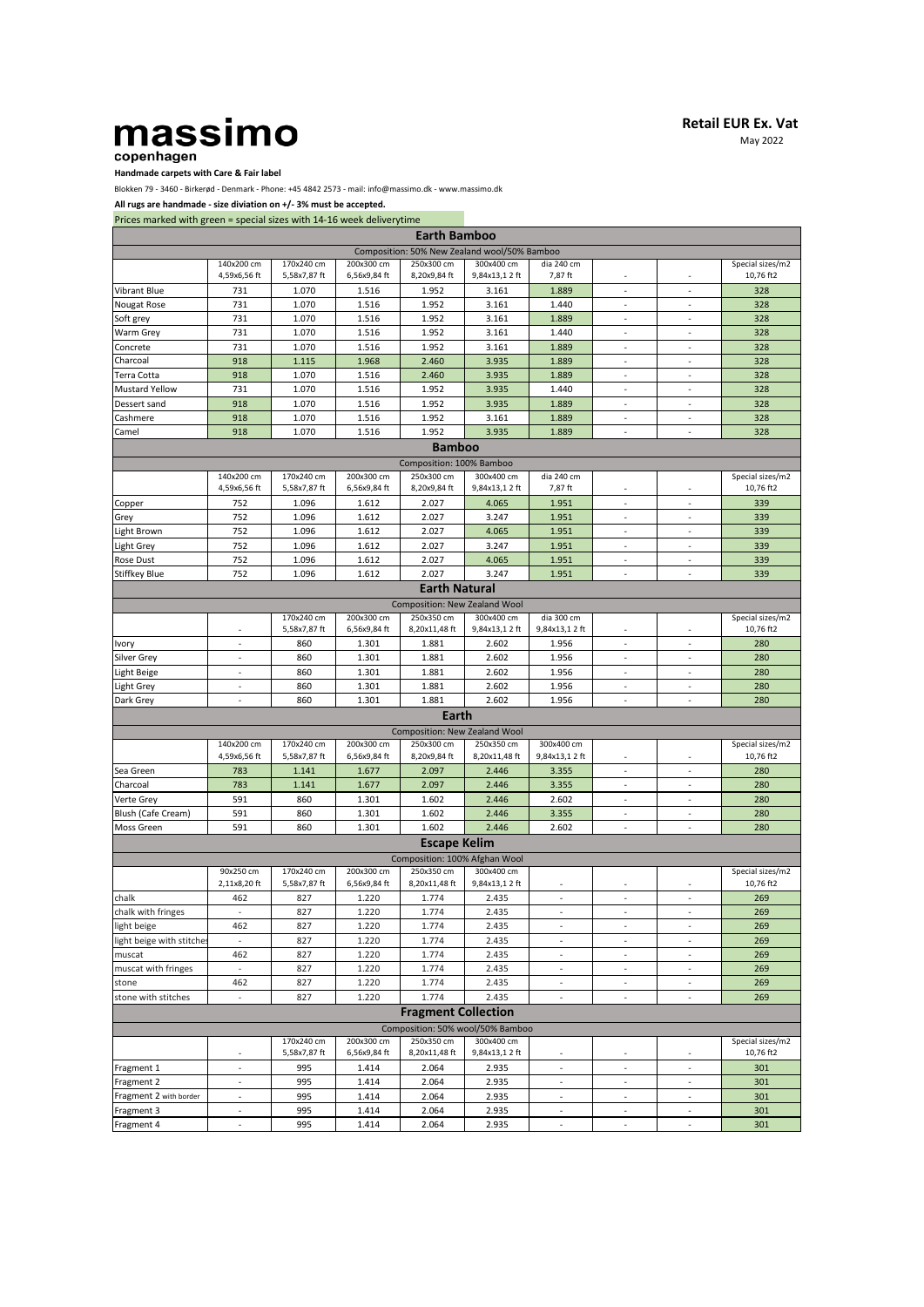|                                |                                           |                            |                            | <b>Hemp Collection</b>        |                                                                         |                          |                          |                          |                               |
|--------------------------------|-------------------------------------------|----------------------------|----------------------------|-------------------------------|-------------------------------------------------------------------------|--------------------------|--------------------------|--------------------------|-------------------------------|
|                                |                                           |                            |                            | Composition: 100% Hemp        |                                                                         |                          |                          |                          |                               |
|                                | $\overline{\phantom{a}}$                  | $\overline{\phantom{a}}$   | 200x300 cm<br>6,56x9,84 ft | 250x350 cm<br>8,20x11,48 ft   |                                                                         | $\overline{\phantom{a}}$ | $\overline{\phantom{a}}$ | $\overline{\phantom{a}}$ | Special sizes/m2<br>10,76 ft2 |
| Multi                          | $\sim$                                    | $\sim$                     | 1.827                      | 2.290                         | $\overline{a}$                                                          | ÷.                       | $\overline{a}$           | ÷                        | 387                           |
| Red/Yellow                     | $\omega$                                  | $\omega$                   | 1.827                      | 2.290                         | $\omega$                                                                | $\omega$                 | ÷.                       | $\omega$                 | 387                           |
| Hemp Nougat/Rose               | ÷                                         | ÷                          | 1.827                      | 2.290                         | ÷                                                                       | ÷,                       | $\sim$                   | $\sim$                   | 387                           |
| Grey                           | ÷,                                        |                            | 1.827                      | 2.290                         |                                                                         | ä,                       | ÷,                       | ÷,                       | 387                           |
|                                |                                           |                            |                            | <b>Karma</b>                  |                                                                         |                          |                          |                          |                               |
|                                |                                           |                            |                            | Composition: 100% Bamboo      |                                                                         |                          |                          |                          |                               |
|                                |                                           | 160x230 cm                 | 200x300 cm                 | 250x350 cm                    | dia 300 cm                                                              |                          |                          |                          | Special sizes/m2              |
|                                |                                           | 5,25x7,55 ft               | 6,56x9,84 ft               | 8,20x11,48 ft                 | 9,84x13,12 ft                                                           |                          |                          |                          | 10,76 ft2                     |
| Light Grey                     | $\sim$                                    | 623                        | 1.010                      | 1.459                         | 1.505                                                                   | $\sim$                   | ٠                        | $\ddot{\phantom{1}}$     | 210                           |
| Olive Green                    | $\sim$<br>$\sim$                          | 623                        | 1.010                      | 1.459                         | 1.887                                                                   | $\sim$<br>$\sim$         | $\sim$<br>$\sim$         | ÷.<br>$\sim$             | 210                           |
| Nougat Brown<br>Washed blue    | ÷.                                        | 623<br>623                 | 1.010<br>1.010             | 1.459<br>1.459                | 1.505<br>1.887                                                          | ÷.                       | ÷.                       | $\sim$                   | 210<br>210                    |
|                                |                                           |                            |                            | Rya                           |                                                                         |                          |                          |                          |                               |
|                                |                                           |                            |                            |                               | Composition: 100% New Zealand wool                                      |                          |                          |                          |                               |
|                                | 140x200 cm                                | 170x240 cm                 | 200x300 cm                 |                               |                                                                         |                          |                          |                          | Special sizes/m2              |
|                                | 4,59x6,56 ft                              | 5,58x7,87 ft               | 6,56x9,84 ft               |                               |                                                                         |                          |                          |                          | 10,76 ft2                     |
| Cream                          | 666                                       | 973                        | 1.435                      | $\sim$                        | $\overline{a}$                                                          | $\sim$                   | $\overline{\phantom{a}}$ | $\overline{\phantom{a}}$ | 301                           |
| Charcoal                       | 666                                       | 973                        | 1.435                      | $\sim$                        | $\sim$                                                                  | $\sim$                   | $\sim$                   | $\sim$                   | 301                           |
| Soft Beige (Soft Grey)         | 666                                       | 973                        | 1.435                      | ÷.                            | $\sim$                                                                  | ÷                        | ÷                        | $\sim$                   | 301                           |
| Nougat Brown                   | 843                                       | 1.228                      | 1.806                      |                               |                                                                         |                          | ÷,                       | ä,                       | 301                           |
|                                |                                           |                            |                            |                               | Moon Night/Copper Moon/Space Surface/Ocean Blue                         |                          |                          |                          |                               |
|                                |                                           |                            |                            |                               | Composition: 100% Bamboo / Composition: 50% New Zealand wool/50% Bamboo |                          |                          |                          |                               |
|                                |                                           | 170x240 cm<br>5,58x7,87 ft | 200x300 cm<br>6,56x9,84 ft | dia 200 cm<br>6,56 ft         | dia 240 cm<br>7,87 ft                                                   |                          |                          |                          | Special sizes/m2<br>10,76 ft2 |
| Moon Night                     | $\overline{\phantom{a}}$                  | 2.483                      | 3.655                      | 2.483                         | 3.655                                                                   | $\overline{\phantom{a}}$ | $\overline{\phantom{a}}$ | $\overline{\phantom{a}}$ | 763                           |
| Copper Moon                    | $\overline{\phantom{a}}$                  | 2.483                      | 3.655                      | 2.483                         | 3.655                                                                   |                          |                          | $\overline{\phantom{a}}$ | 763                           |
| Space surface                  | $\overline{\phantom{a}}$                  | 2.483                      | 3.655                      | 2.483                         | 3.655                                                                   | $\overline{\phantom{a}}$ | $\overline{\phantom{a}}$ | $\overline{\phantom{a}}$ | 763                           |
| Ocean Blue                     |                                           | 2.483                      | 3.655                      | 2.483                         | 3.655                                                                   | $\overline{\phantom{a}}$ | ٠                        | $\overline{\phantom{a}}$ | 763                           |
|                                |                                           |                            |                            | <b>Stardust Earth Bamboo</b>  |                                                                         |                          |                          |                          |                               |
|                                |                                           |                            |                            |                               | Composition: 50% New Zealand wool/50% Bamboo                            |                          |                          |                          |                               |
|                                |                                           | 170x240 cm                 | 200x300 cm                 |                               |                                                                         |                          |                          |                          | Special sizes/m2              |
|                                |                                           | 5,58x7,87 ft               | 6,56x9,84 ft               |                               |                                                                         |                          |                          |                          | 10,76 ft2                     |
| Blue                           | $\sim$                                    | 2.483                      | 3.655                      | $\sim$                        |                                                                         | $\sim$                   | $\overline{a}$           | $\sim$                   | 763                           |
|                                | <b>Sumace</b> (Including underlay carpet) |                            |                            |                               |                                                                         |                          |                          |                          |                               |
|                                |                                           |                            |                            | Composition: Hemp/Jute        |                                                                         |                          |                          |                          |                               |
|                                | ٠                                         | 170x240 cm<br>5,58x7,87 ft | 200x300 cm<br>6,56x9,84 ft | 250x300 cm<br>8,20x9,84 ft    |                                                                         | $\overline{\phantom{a}}$ | ٠                        | $\overline{\phantom{a}}$ | Special sizes/m2<br>10,76 ft2 |
| Natural - with fringes         | $\sim$                                    | 952                        | 1.392                      | 1.763                         | $\sim$                                                                  | $\sim$                   | $\overline{\phantom{a}}$ | $\sim$                   | 301                           |
| Natural - without fringes      | $\sim$                                    | 952                        | 1.392                      | 1.763                         | $\sim$                                                                  | $\overline{\phantom{a}}$ | $\overline{\phantom{a}}$ | $\overline{\phantom{a}}$ | 301                           |
| Black - with fringes           | $\sim$                                    | 952                        | 1.392                      | 1.763                         | $\sim$                                                                  | $\overline{\phantom{a}}$ | $\sim$                   | $\overline{\phantom{a}}$ | 301                           |
| <b>Black - without fringes</b> | $\sim$                                    | 952                        | 1.392                      | 1.763                         | ÷,                                                                      | $\blacksquare$           | ÷,                       | $\blacksquare$           | 301                           |
| Navy - without fringes         | $\sim$                                    | 952                        | 1.392                      | 1.763                         | $\sim$                                                                  | $\sim$                   | $\sim$                   | $\sim$                   | 301                           |
|                                |                                           |                            |                            | Cloud <sub>9</sub>            |                                                                         |                          |                          |                          |                               |
|                                |                                           |                            |                            | Composition: 100% NZ Wool     |                                                                         |                          |                          |                          |                               |
|                                | 140x200 cm                                | 170x240 cm                 | 200x300 cm                 | 250x350 cm                    | 300x400 cm                                                              |                          |                          |                          | Special sizes/m2              |
|                                | 4,59x6,56 ft                              | 5,58x7,87 ft               | 6,56x9,84 ft               | 8,20x11,48 ft                 | 9,84x13,12 ft                                                           |                          |                          |                          | 10,76 ft2                     |
| Morning                        | 731                                       | 1.338                      | 1.516                      | 2.870                         | 3.935                                                                   | $\sim$                   | $\sim$                   | $\sim$                   | 328                           |
| Day<br>Afternoon               | 731<br>731                                | 1.338                      | 1.516                      | 2.870                         | 3.935                                                                   | ÷,<br>$\blacksquare$     | $\sim$<br>$\omega$       | ÷,<br>$\sim$             | 328                           |
| Cloudy                         | 731                                       | 1.338<br>1.338             | 1.516<br>1.516             | 2.870<br>2.870                | 3.935<br>3.935                                                          | $\overline{\phantom{a}}$ | $\omega$                 | $\omega$                 | 328<br>328                    |
|                                |                                           |                            |                            | <b>Belize</b>                 |                                                                         |                          |                          |                          |                               |
|                                |                                           |                            |                            | Composition: 100% Sisal       |                                                                         |                          |                          |                          |                               |
|                                | 80x150 cm                                 | 90x200 cm                  | 90x300                     | 160x240 cm                    | 240x320 cm                                                              | 300x400 cm               | dia 200 cm 6,56          | dia 245 cm 8,20          | Special sizes/m2              |
|                                | 2,62x4,92 ft                              | 2,95x6,56 ft               | 2,95x9,84 ft               | 5,25x7,87 ft                  | 7,87x10,5 ft                                                            | 9,84x13,12 ft            | ft                       | ft                       | 10,76 ft2                     |
| Taupe                          | 188                                       | 274                        | 414                        | 575                           | 1.150                                                                   | 1.801                    | 602                      | 935                      |                               |
| Natural                        | $\overline{\phantom{a}}$                  | 274                        |                            | 575                           | 1.150                                                                   |                          | 602                      | 935                      | $\blacksquare$                |
|                                |                                           |                            |                            |                               | <b>Natural Kelims</b> (Including underlay carpet)                       |                          |                          |                          |                               |
|                                |                                           |                            |                            |                               | Composition: 100% Handwoven Afghan wool                                 |                          |                          |                          |                               |
|                                |                                           |                            |                            | 170x240 cm                    | 200x300 cm                                                              |                          |                          |                          | Special sizes/m2              |
|                                |                                           |                            |                            | 5,58x7,87 ft                  | 6,56x9,84 ft                                                            | $\overline{\phantom{a}}$ |                          |                          | 10,76 ft2                     |
| Light Grey                     |                                           |                            |                            | 790                           | 1.167                                                                   |                          |                          |                          |                               |
|                                |                                           |                            |                            | <b>Bubbles</b>                |                                                                         |                          |                          |                          |                               |
|                                |                                           |                            |                            | Composition: New Zealand Wool |                                                                         |                          |                          |                          |                               |
|                                | 140x200 cm<br>4,59x6,56 ft                | 170x240 cm<br>5,58x7,87 ft | 200x300 cm<br>6,56x9,84 ft |                               |                                                                         |                          |                          |                          | Special sizes/m2<br>10,76 ft2 |
| Cream                          | 849                                       | 1.231                      | 1.806                      | $\overline{\phantom{a}}$      | $\overline{\phantom{a}}$                                                | $\blacksquare$           | $\overline{\phantom{a}}$ | $\blacksquare$           | 382                           |
| <b>Mixed Grey</b>              | 1.069                                     | 1.231                      | 1.806                      | $\overline{\phantom{a}}$      | $\overline{\phantom{a}}$                                                | $\overline{\phantom{a}}$ | $\overline{\phantom{a}}$ | $\overline{\phantom{a}}$ | 382                           |